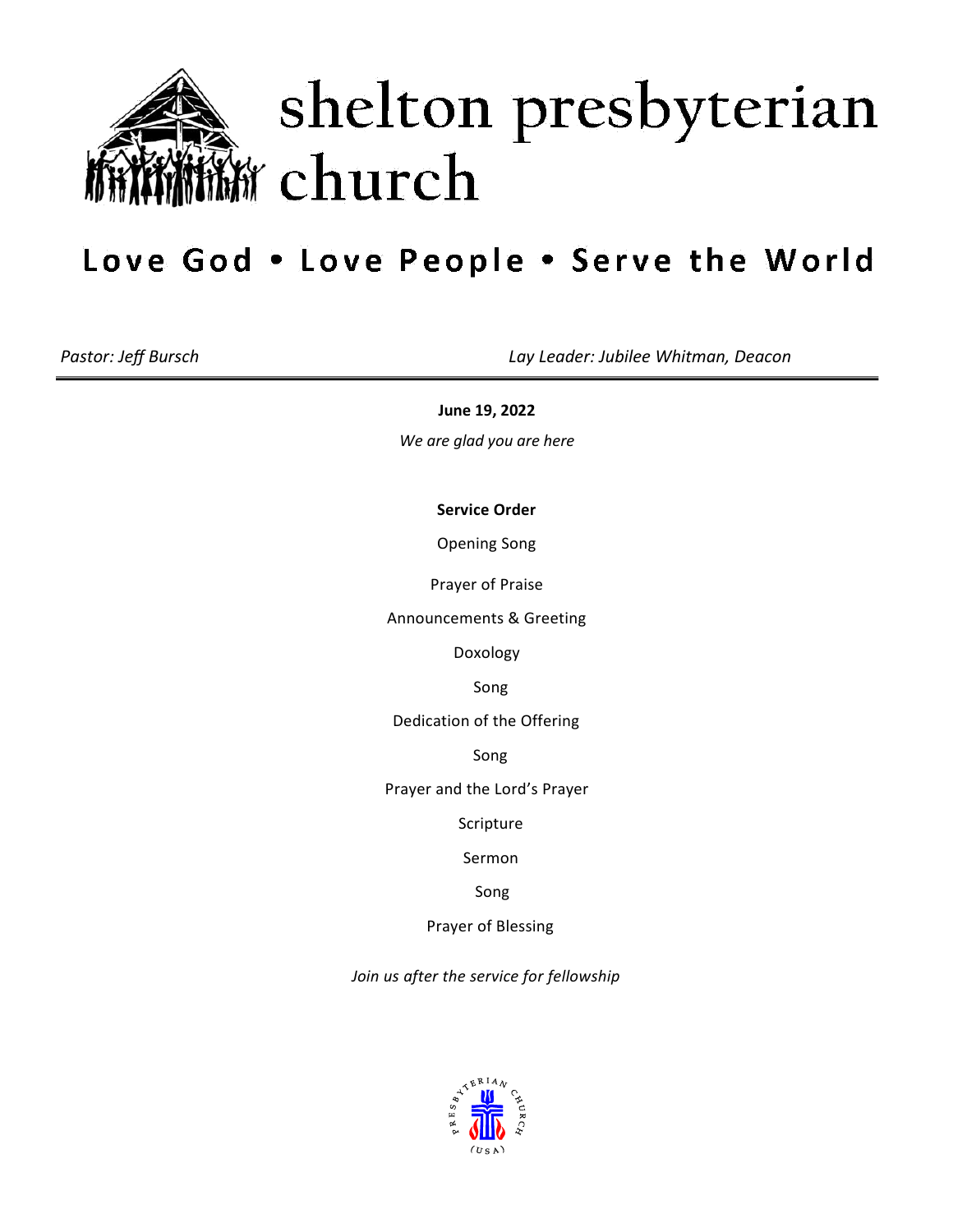## *Welcome! We are so glad you have joined us today.*

## **Bible Studies:**

#### *Men's Bible Study*

Men rotate leadership of this study. Men meet every Thursday at 8:00 AM, in person at the church.

#### *Women's Bible Study*

Women's Bible Study will be taking a summer break June, July and August.

#### *Thursday Night Bible Study*

Pastor Jeff leads this study. The study meets every other week on Thursday at 7:00 PM, in person at the church. A light supper is served beforehand at 6:30 PM.

## **Kids for Christ (Sunday School)**

Children in Kindergarten through Fifth grade are welcome to join us for Kids for Christ in classroom 1. Children will be dismissed from the service. We ask that children who have not attended Kids for Christ yet this year bring their parents with them to fill out a brief form before returning to worship. *Masks are optional*. Children ages birth through four years old are welcome in our nursery during the service. Please feel free to drop them off before the service and they will be cared for.

**Kids Camp is coming!** We need volunteers to help us serve our community's kids. The dates are set for July 19- 22. If you can help one day or the full week, there is a spot for you. Please contact Michelle Johnson at 360-581-9907 or email at cutesy\_05@hotmail.com for more information. Or mark Kid's Camp on your Welcome card.



## 2022 Montana Trip for High School Youth Group - Going Soon - Next Friday

On June 24-July 8 we will be sending a team from SPC Youth Group back to Lima, Montana. We are excited to build onto the work and relationship built from our last two trips. This year we plan to expand the Kids' Camp and the Youth Night outreach to 2 additional rural communities near Lima. We are gathering a team of youth and leaders. Each student will be raising \$200 to help cover the cost of this trip. Please pray for the leaders and students as they prepare for this adventure.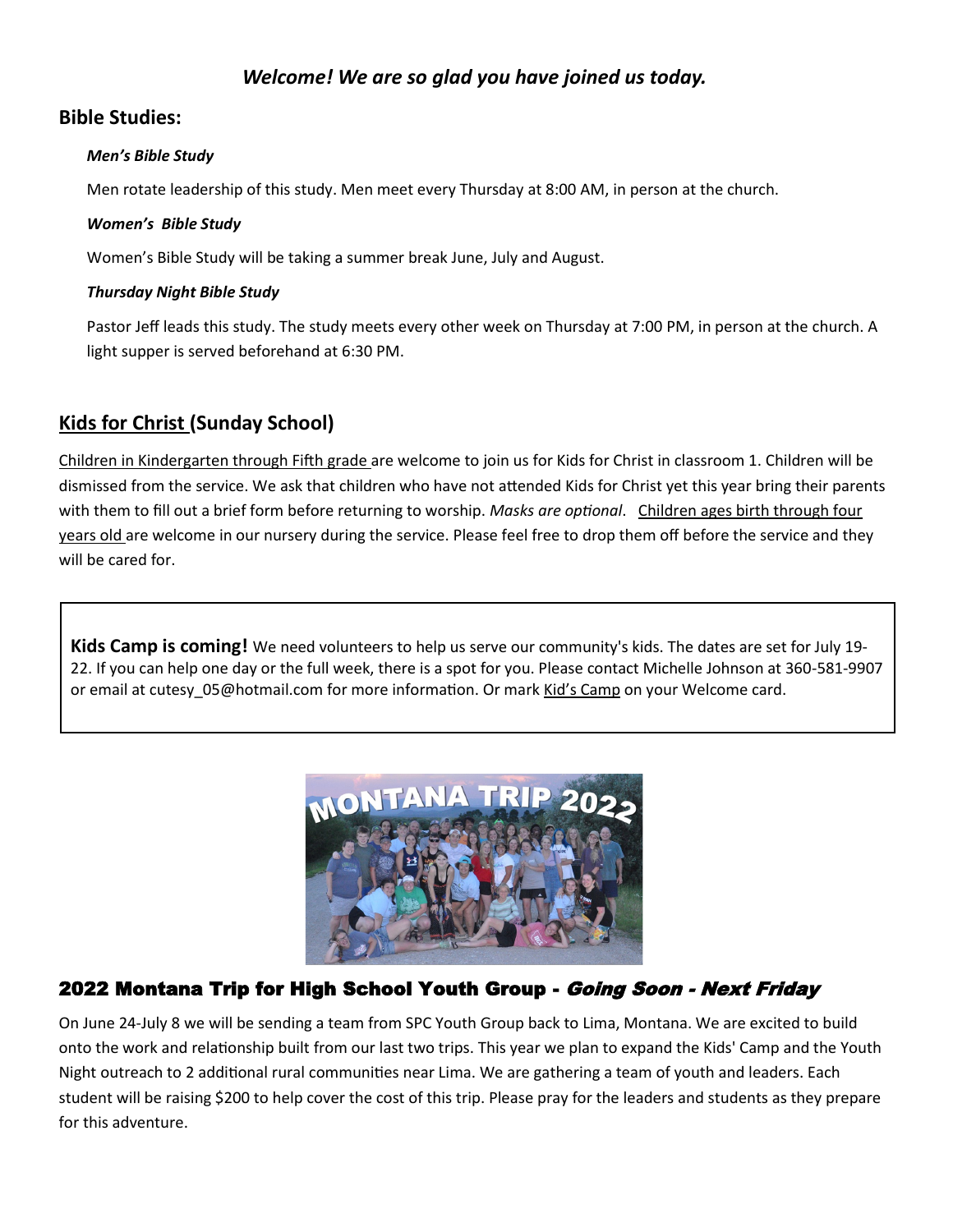## **Happening This Week**



#### **Bookkeeper - Part Time**

SHELTON PRESBYTERIAN CHURCH is seeking a part-time (6-8 hours/week) . This person will report to and work with the Treasurer. This position will provide financial services to church members and professional church staff. *Please contact Pat Sanborn if you are interested.*

#### **Audio/Video Specialist - Part Time**

SPC is seeking a part-time (5 hours/week Sunday Mornings) Audio/Video Specialist. This person will report to the volunteer director of AV services. *Please contact Dave Miser if you are interested.*

*see The Messenger for more information and/or contact the Church Office for a copy of the job description*

| <b>Financial Update</b>           |                 |                 |                   |  |  |
|-----------------------------------|-----------------|-----------------|-------------------|--|--|
| <b>General Budget</b>             | <b>Received</b> | <b>Budgeted</b> | <b>Difference</b> |  |  |
| Last Week                         | 1,677           | 6,228           | $-4,551$          |  |  |
| For the Month                     | 9,939           | 12,456          | $-2,517$          |  |  |
| YTD                               | 135,459         | 149,471         | $-14,012$         |  |  |
|                                   |                 |                 |                   |  |  |
| Mortgage Giving Received Budgeted |                 |                 | <b>Difference</b> |  |  |
| Last Week                         | 338             | 1,681           | $-1,343$          |  |  |
| For the Month                     | 2,073           | 3,362           | $-1,289$          |  |  |
| YTD                               | 36,898          | 40,343          | -3,445            |  |  |
|                                   |                 |                 |                   |  |  |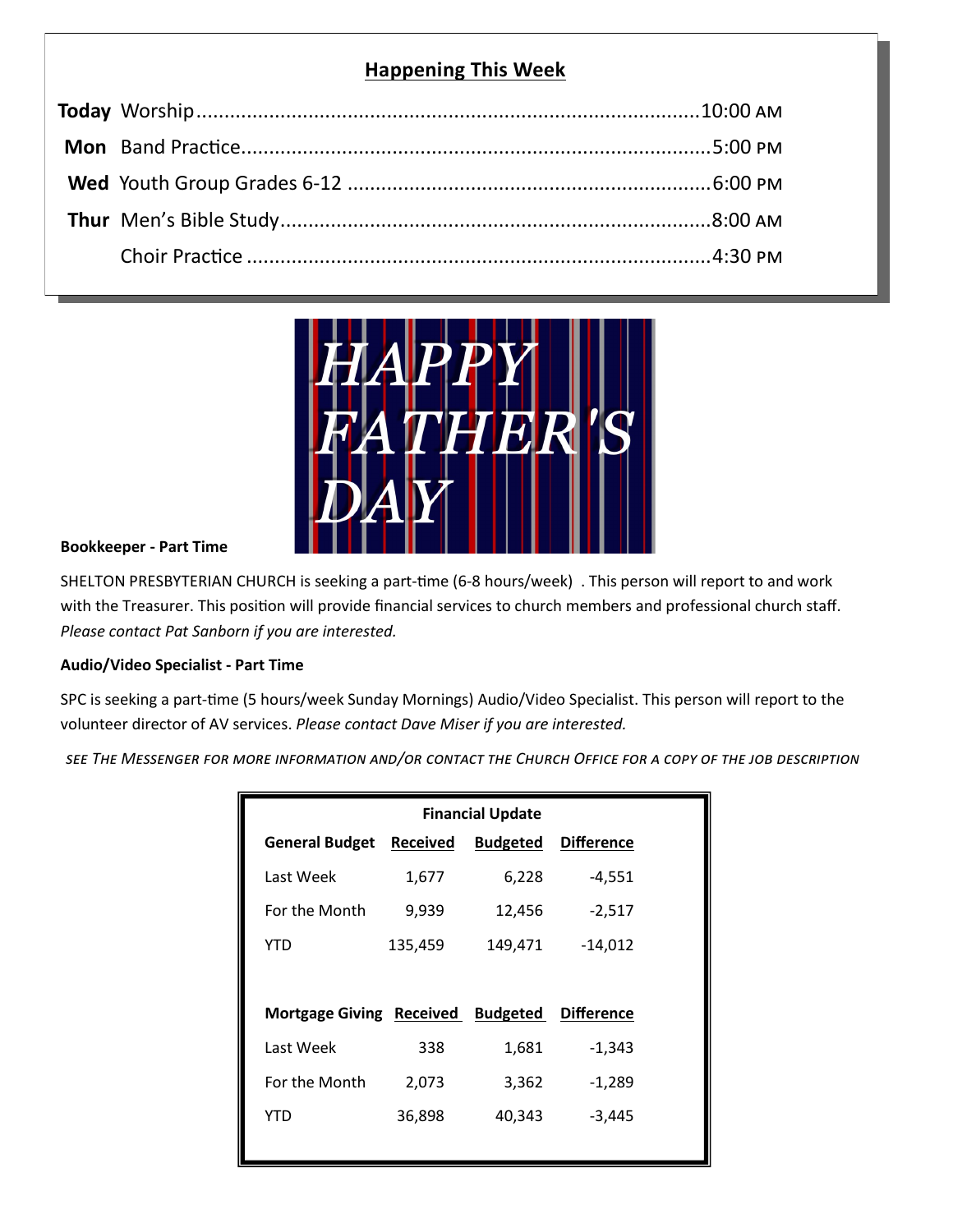

(Tina VanderWal) Praise the Lord - our son David's results after his kidney surgery showed he is cancer free!!! Thank you for your prayers!

(Susan Casey) - Alex, his wife and two children need an affordable two-bedroom rental. Please contact me if you have any leads, and please keep them in your prayers. They have to move soon because their place is being sold.

(Susan Casey) Please pray for my friend, Birdie, whose car flipped several weeks ago. She is at home now and healing from multiple broken bones.

(Susan Casey) Thank you for your prayers for my friends. Bruce passed away peacefully in his sleep from the pancreatic cancer. Chris is now healing nicely from his motorcycle crash.

(Ellen Macomber) Bill McGee is really rallying! Hopefully he'll be moving to a Skilled Nursing facility this week. We don't know where, yet, but hopefully in Shelton. Thank you for your continued prayers and love.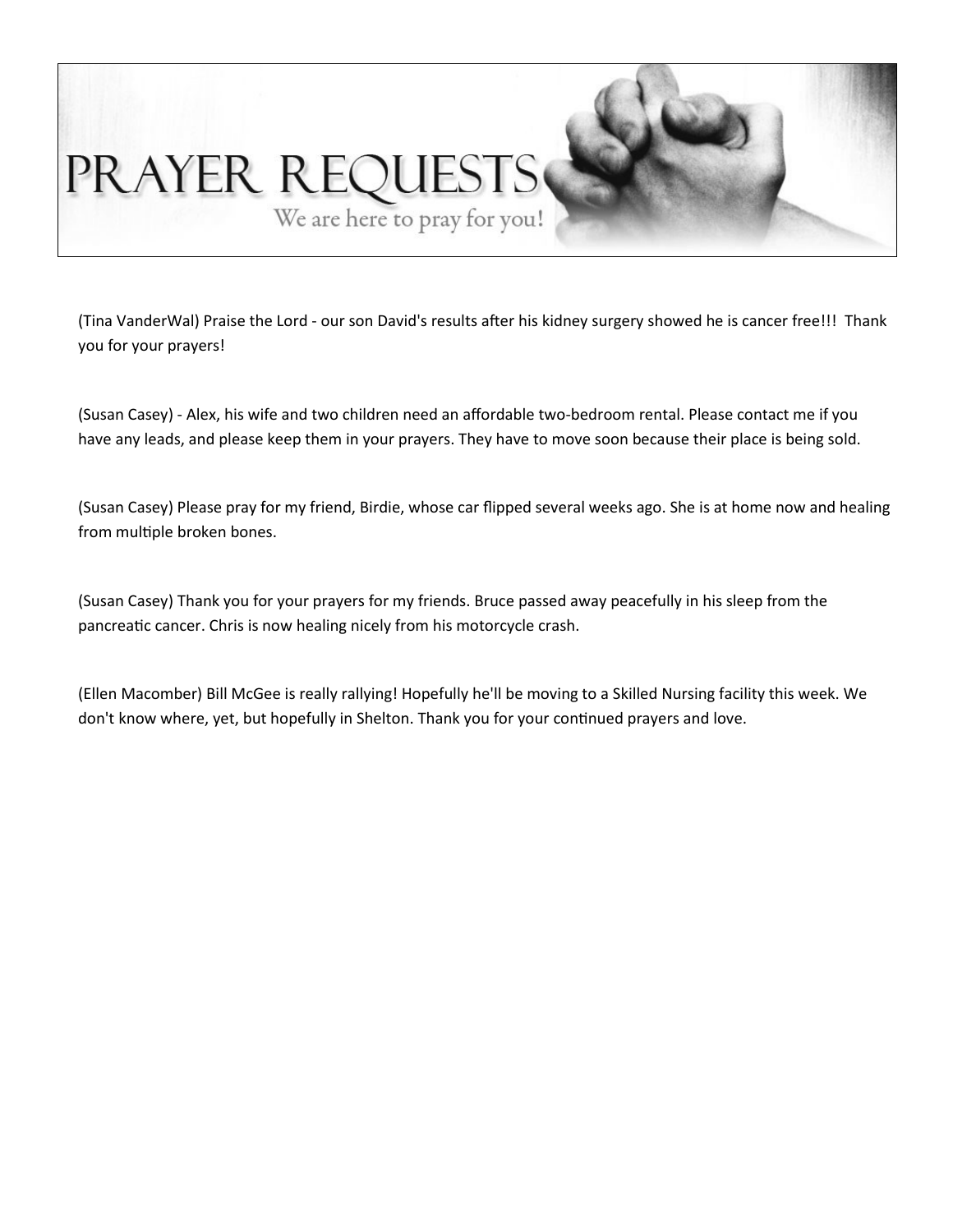## **Scripture**

Genesis 1:26-31

**<sup>26</sup>** Then God said, "Let us make mankind in our image, in our likeness, so that they may rule over the fish in the sea and the birds in the sky, over the livestock and all the wild animals,<sup>[[a\]](https://www.biblegateway.com/passage/?search=Genesis+1%3A26-31&version=NIV#fen-NIV-26a)</sup> and over all the creatures that move along the ground."

**<sup>27</sup>** So God created mankind in his own image, in the image of God he created them; male and female he created them.

**<sup>28</sup>**God blessed them and said to them, "Be fruitful and increase in number; fill the earth and subdue it. Rule over the fish in the sea and the birds in the sky and over every living creature that moves on the ground."

**<sup>29</sup>** Then God said, "I give you every seed-bearing plant on the face of the whole earth and every tree that has fruit with seed in it. They will be yours for food.

 $30$  And to all the beasts of the earth and all the birds in the sky and all the creatures that move along the ground everything that has the breath of life in it—I give every green plant for food." And it was so.

**<sup>31</sup>**God saw all that he had made, and it was very good. And there was evening, and there was morning—the sixth day.

### **YOUTH GROUP OUTDOORS**

We are looking for church families to host Youth Group outdoors this summer. Right now we have an opening for Wednesday July 13th. Starting July 13-August 17, Wednesdays 5:30-8:30, host would provide dinner for a group of 30-40 students (grades 6-12). Please contact Marcus if you can host on July 13th. Or mark Youth Outdoors on your Welcome card and you will be contacted.



Thank you to all who have already signed up!